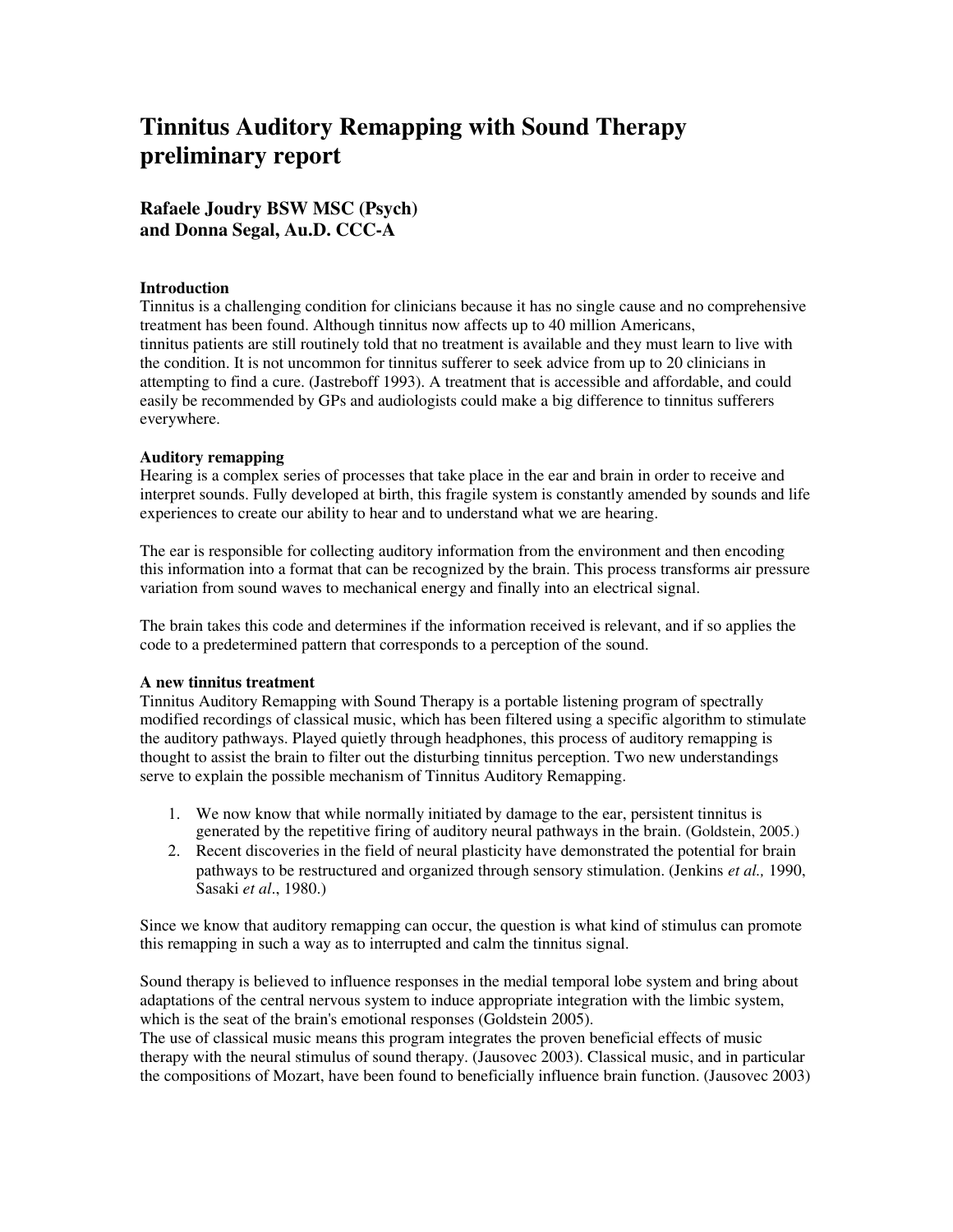It is believed that the rich combination of complex melody, harmony and rhythm inherent in this music is a significant factor in the efficacy of Tinnitus Auditory Remapping.

While the potential for neural plasticity and its role in alleviating tinnitus is well documented (Goldstein 2005; Hanley et al 2008) less is known about the potential for rehabilitation of the middle ear musculature and the cilia. The calming impact of high-frequency sound on tinnitus suggests that hair cell stimulus and reactivation could possibly play a role in tinnitus changes observed during sound therapy. (Jastreboff 1993; Goldstein 2005)

#### **Sound Therapy listeners survey**

A survey was sent to 600 Sound Therapy listeners over a three-year period. The purpose of the survey was to gather subjective data on tinnitus reduction and the related health and quality of life improvements experienced by listeners. The participants were instructed to play the music at just audible volume during daily activities or sleep, for several hours per day, for a minimum period of four months.

As well as providing some basic demographic historical data, subjects were asked to report if they had noticed changes resulting from Sound Therapy in any of the following conditions: Tinnitus, Hearing Loss, Stress, Energy, Sleep, Communication, Dizziness and Speech Problems.

#### **Results**

Out of approximately 400 total respondents, 139 had tinnitus and completed the program as required, qualifying to be included in the study. Figure 1 shows the total number of participants and the comparison of those who reported a reduction in tinnitus compared to those who had no tinnitus reduction but expressed other benefits. Of the qualified respondents 86% reported benefits from the Sound Therapy program. 14% reported no benefits after four or more months of listening.

In the group that benefited, 42% reported a reduction in the noise level of their tinnitus. The other 44% reported benefits in associated symptoms including reduced stress, increased energy, better sleep, and mentioned not being as bothered by their tinnitus due to the effect of masking and stress reduction. Most respondents reported benefits in three or more areas.



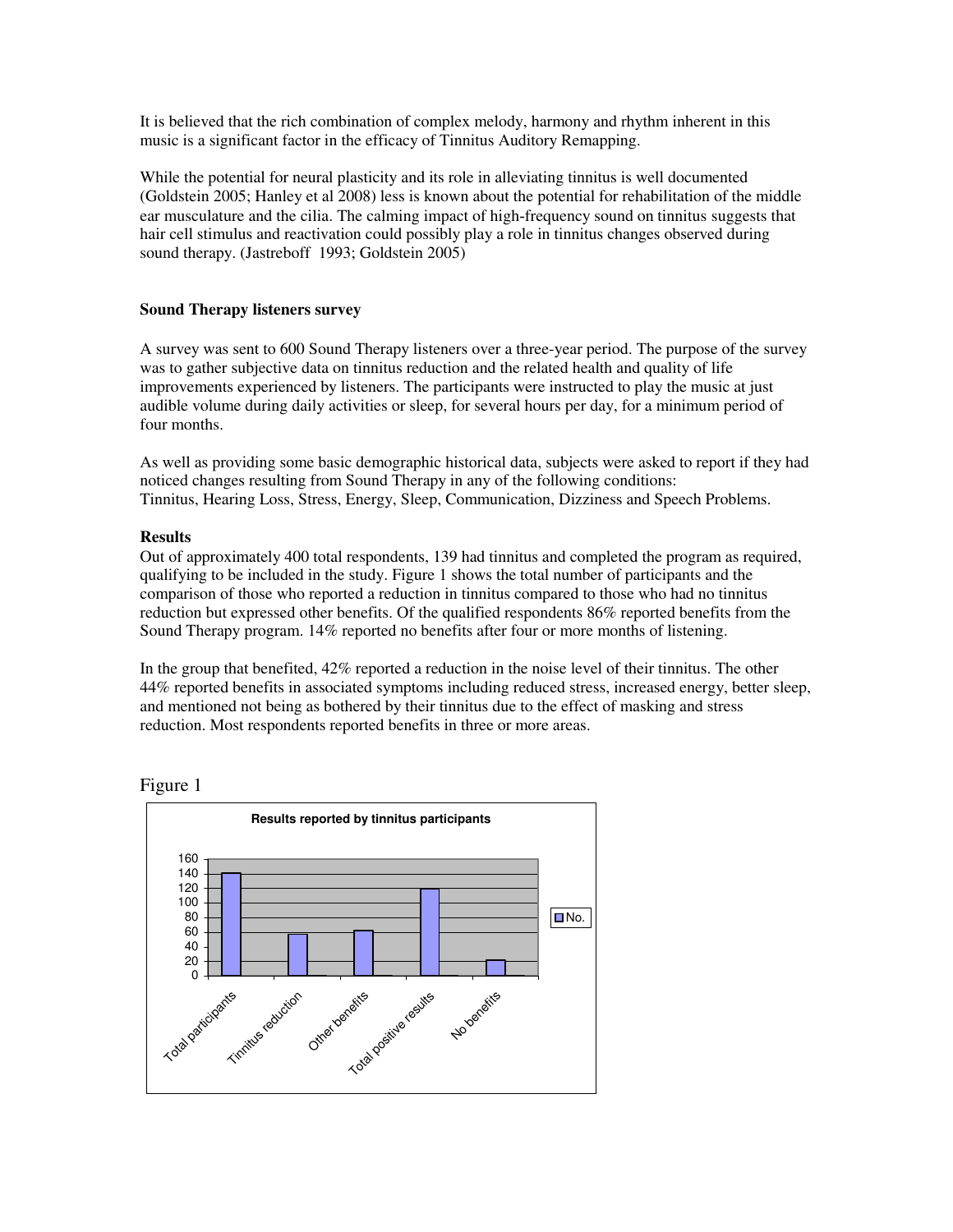Figure 2 shows a snapshot in time at 3, 6 and 12 months indicating the ratio of how many subjects reported tinnitus improvement relative to other benefits.









Figure 3 shows the ratio of persons with tinnitus reduction to those with only associated benefits at intervals of 3, 6 and 12 months. This ratio changes in favor of tinnitus resolution as time progresses, indicating that for some patients, listening for upward of 6 to 12 months may be required.

### **Conclusion**